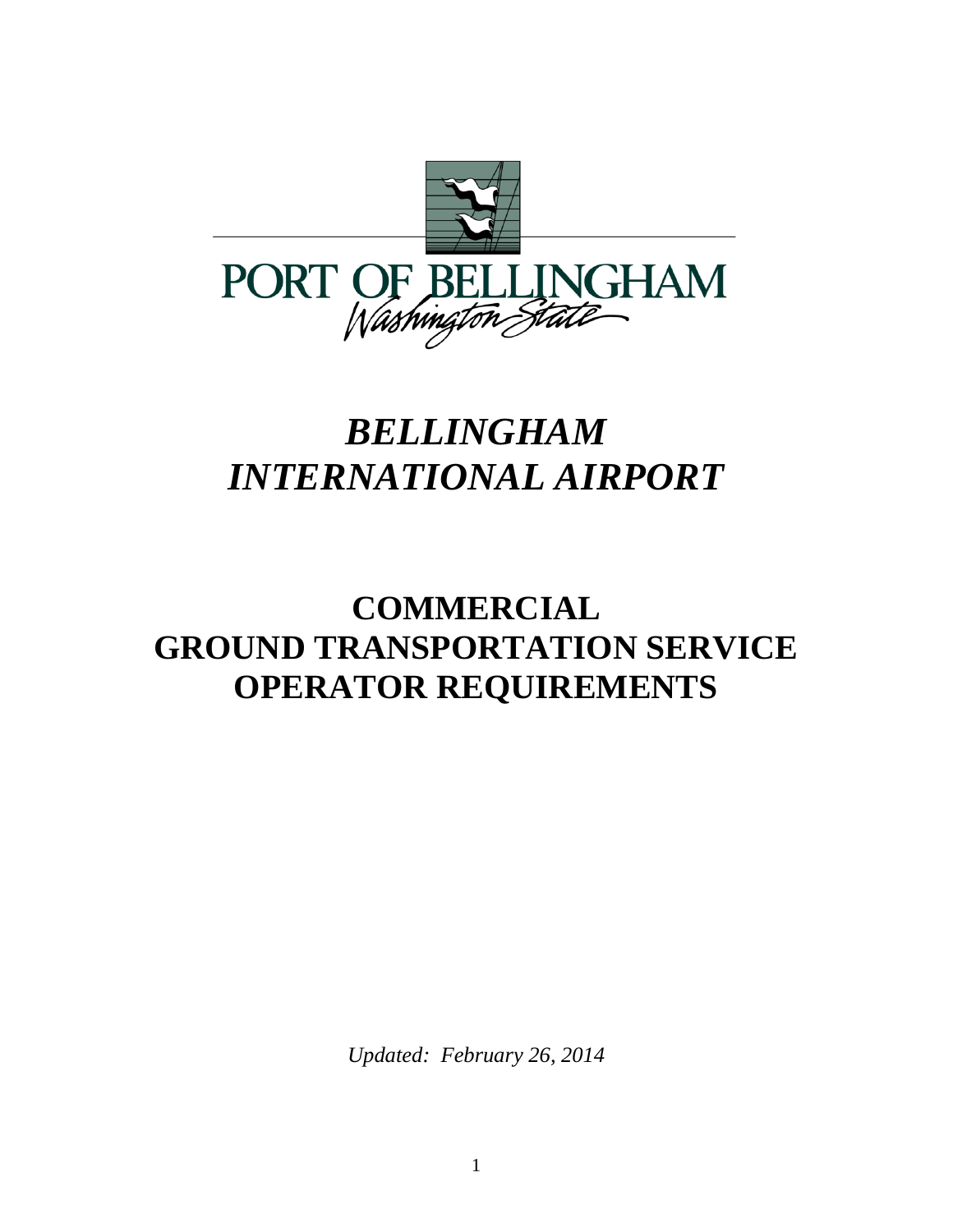#### **GROUND TRANSPORTATION SERVICE OPERATOR REQUIREMENTS TABLE OF CONTENTS**

## **I. Introduction**

- A. Purpose
- B. Background

## **II. Definitions**

## **III. Ground Transportation Service Operator (GTSO) Categories**

- A. Courtesy Hotel/Motel Shuttle Operators
- B. Taxi Cab Operators
- C. Limousine Operators
- D. For Hire Shuttle/Bus Operators
- E. Offsite Airport Parking Lot Shuttle Operators

## **IV. General Provisions**

## **V. Requirements and Expectations of Service**

- A. Compliance with Laws, Rules and Regulations, and Requirements
- B. Expectations of Service
- C. Driver Conduct
- D. Solicitation
- E. Fares
- F. Transportation of Passengers
- G. False and/or Misleading Information
- H. GTSO Vehicle Requirements
- I. Vehicle Operating Permit Form
- J. Vehicle Identification Decal

## **VI. Payment of Tariff**

## **VII. Enforcement, Penalties and Appeals**

- A. Enforcement
- B. Penalties
- C. Appeals

#### **Appendices:**

- A. Airport Tariff Schedule
- B. Ground Transportation Staging Areas
- C. Vehicle Operating Permit Form
- D. Vehicle Inspection Form
- E. Operating Guidelines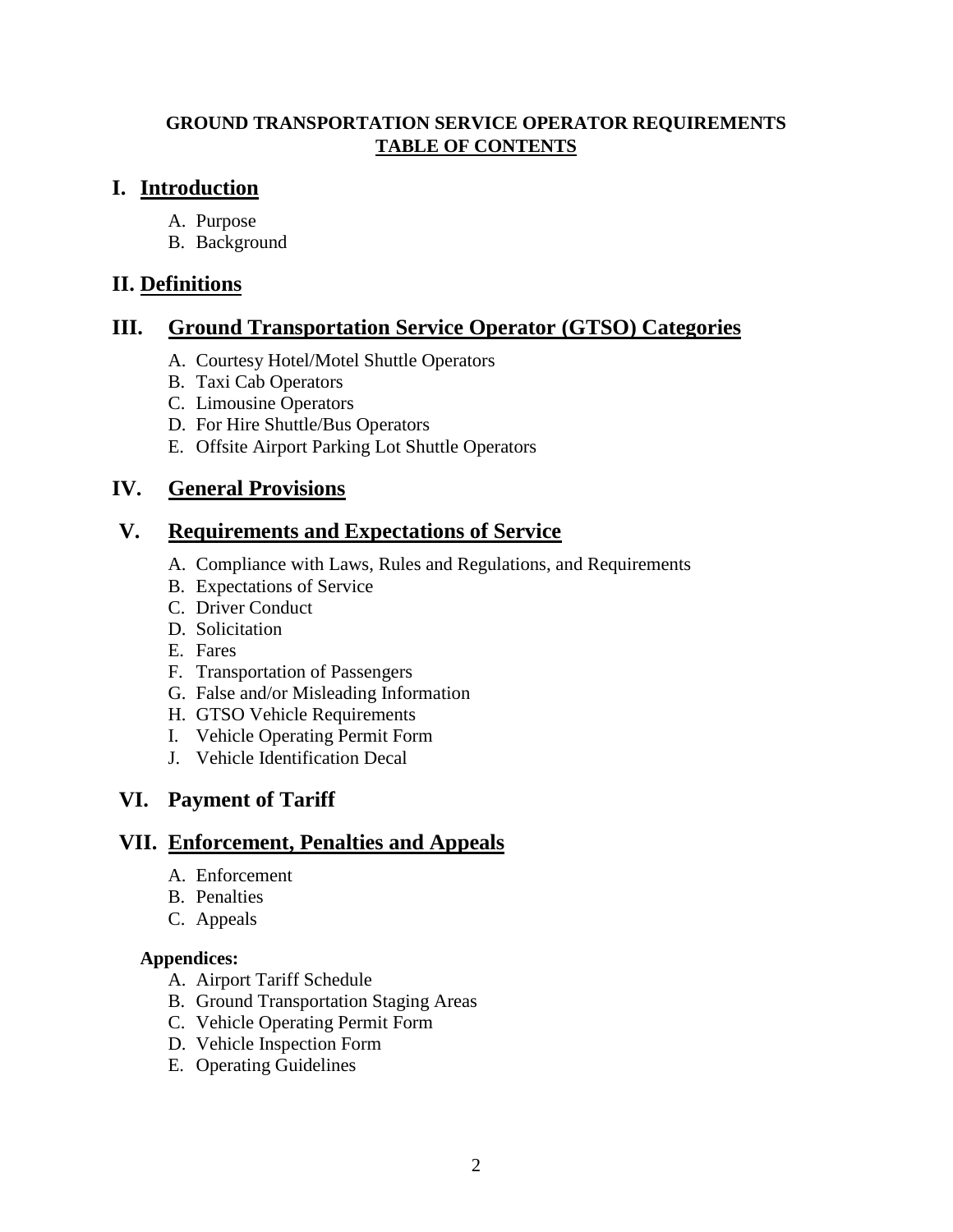### **I. Introduction**

#### **A. Purpose**

The purpose of the Ground Transportation Service Operator (GTSO) requirements is to ensure that a high level of customer service is provided to all airport customers seeking ground transportation services at the Airport at appropriate locations, times, frequencies, and to make effective and efficient use of the Airport roadways and infrastructure.

#### **B. Background**

Bellingham International Airport is a full service commercial airport located in Whatcom County, approximately 3 miles northwest of the City of Bellingham Washington. Bellingham International Airport accommodates more than 500,000 enplaned passengers each year, with facilities to accommodate all phases of air transportation, including scheduled air service, general aviation and air cargo operations.

| <b>Owner/Operator:</b> | Port of Bellingham                                  |
|------------------------|-----------------------------------------------------|
| <b>Location:</b>       | 4255 Mitchell Way                                   |
|                        | Bellingham, WA 98226                                |
| <b>Identifier:</b>     | BLI                                                 |
| <b>Classification:</b> | Small Non-Hub – Air Carrier                         |
| <b>Runway:</b>         | 6,701 ft. Runway, all weather approach (ILS Rwy 16) |

The Port of Bellingham has adopted the GTSO requirements outlined herein. The GTSO requirements outline the operating guidelines that GTSOs are required to adhere to while operating at the Bellingham International Airport (BLI). The Director of Aviation may modify the GTSO requirements and may delegate his/her authority with the respect to enforcement of these requirements.

## **II. Definitions**

The words and phrases used in the GTSO Requirements shall have the following meanings, unless the context clearly indicates otherwise:

- **A. Airport:** The Bellingham International Airport (BLI), located in Whatcom County, Washington.
- **B. Airport Customer:** Any user of the Airport, including individuals or groups who propose to use a Ground Transportation Service Operator's services. Also referenced as customer.
- **C. Commercial Ground Transportation Vehicle:** Any automobile, vehicle, van, bus, limousine or other wheeled conveyances, operated by a GTSO, in which any person or property can be transported upon land.
- **D. Ground Transportation Service Operator (GTSO):** Any business, whether an individual, a firm, partnership, association or corporation authorized to operate a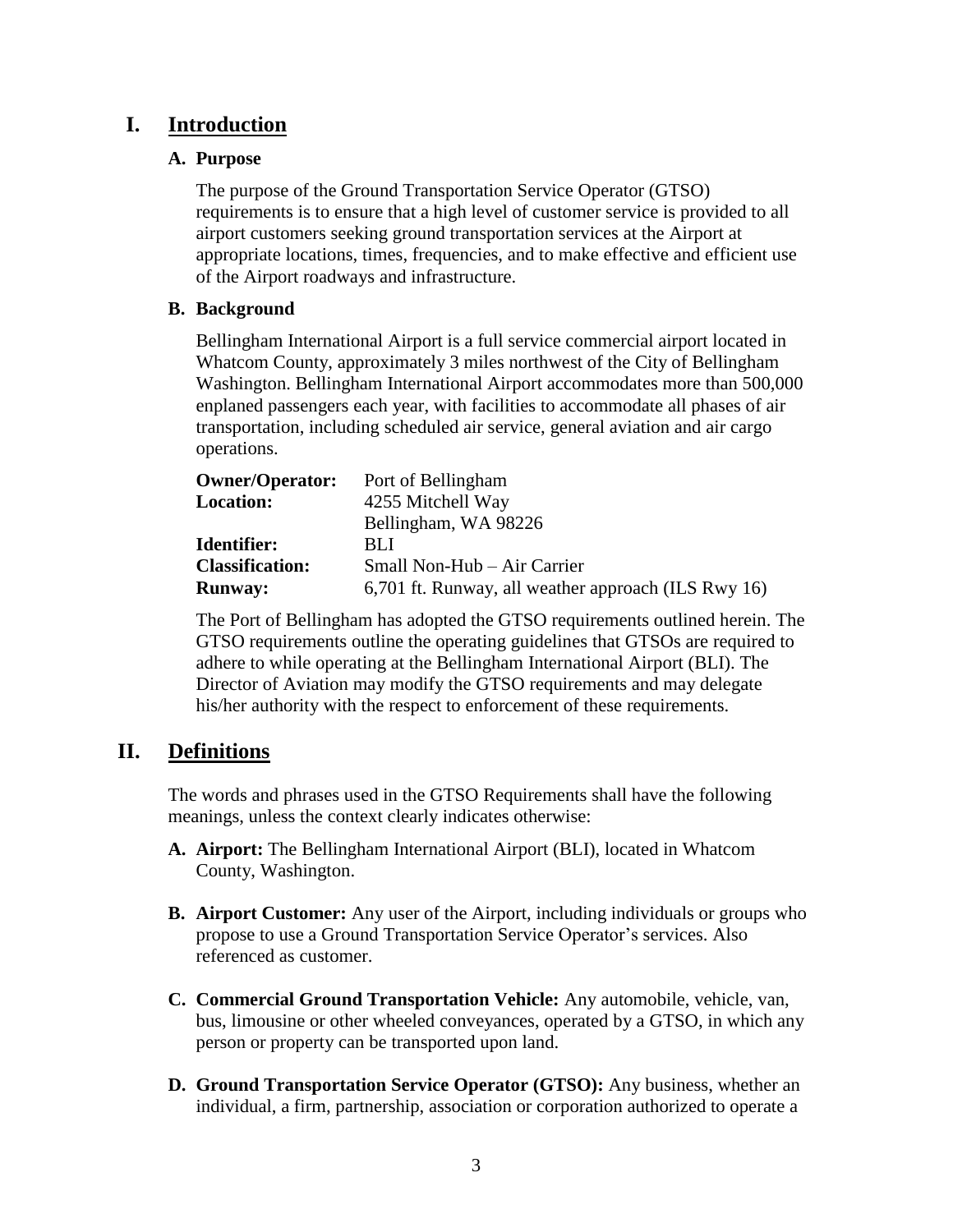ground transportation service at the Airport under a License to Operate. GTSOs include any person(s) acting under the name of the GTSO identified in the LTO agreement.

- **E. License To Operate (LTO):** An agreement between a GTSO and the Port of Bellingham to conduct Ground Transportation Services at the Bellingham International Airport.
- **F. Permitted Vehicle:** Any Commercial Ground Transportation Vehicle licensed to provide Ground Transportation Services at the Airport under local, state and federal law. Permitted Vehicles have been issued a Vehicle Operating Permit by the Port of Bellingham and are authorized to operate on the Airport premises by LTO agreement with the Port of Bellingham and in accordance with the GTSO Requirements.
- **G. Prearranged:** Commercial Ground Transportation Service from the Airport, where such transportation was contracted or arranged for by or on behalf of Airport Customer(s) in advance of the Airport Customer's arrival at the Airport and/or the Prearranged Staging Area(s).
- **H. Port of Bellingham (Port):** The owner and operator of the Bellingham International Airport.
- **I. Staging Area:** An area(s) at the Airport designated by the Port of Bellingham for use by authorized GTSO and their operations. Staging areas include commercial vehicle staging areas and passenger loading and unloading locations.
- **J. Vehicle Operating Permit:** A decal issued by the Port of Bellingham to be placed in each Permitted Vehicle operated by GTSO to identify those vehicles authorized to operate on Airport property.
- **K. Violation:** Any failure to abide by the terms of the LTO agreement and/or the GTSO requirements by the GTSO or its representatives, as identified by the Port.

## **III. Ground Transportation Service Operator (GTSO) Categories**

The following Ground Transportation Service Operator (GTSO) categories are hereby established. Any GTSO who provides service under one or more operator categories must enter into a separate LTO agreement.

**A. Courtesy Hotel/Motel Shuttle Operators:** Courtesy hotel/motel vehicles are vehicles used for transporting customers and baggage between the Airport and the hotel/motel the vehicle Operator represents, without a direct charge to the customer(s).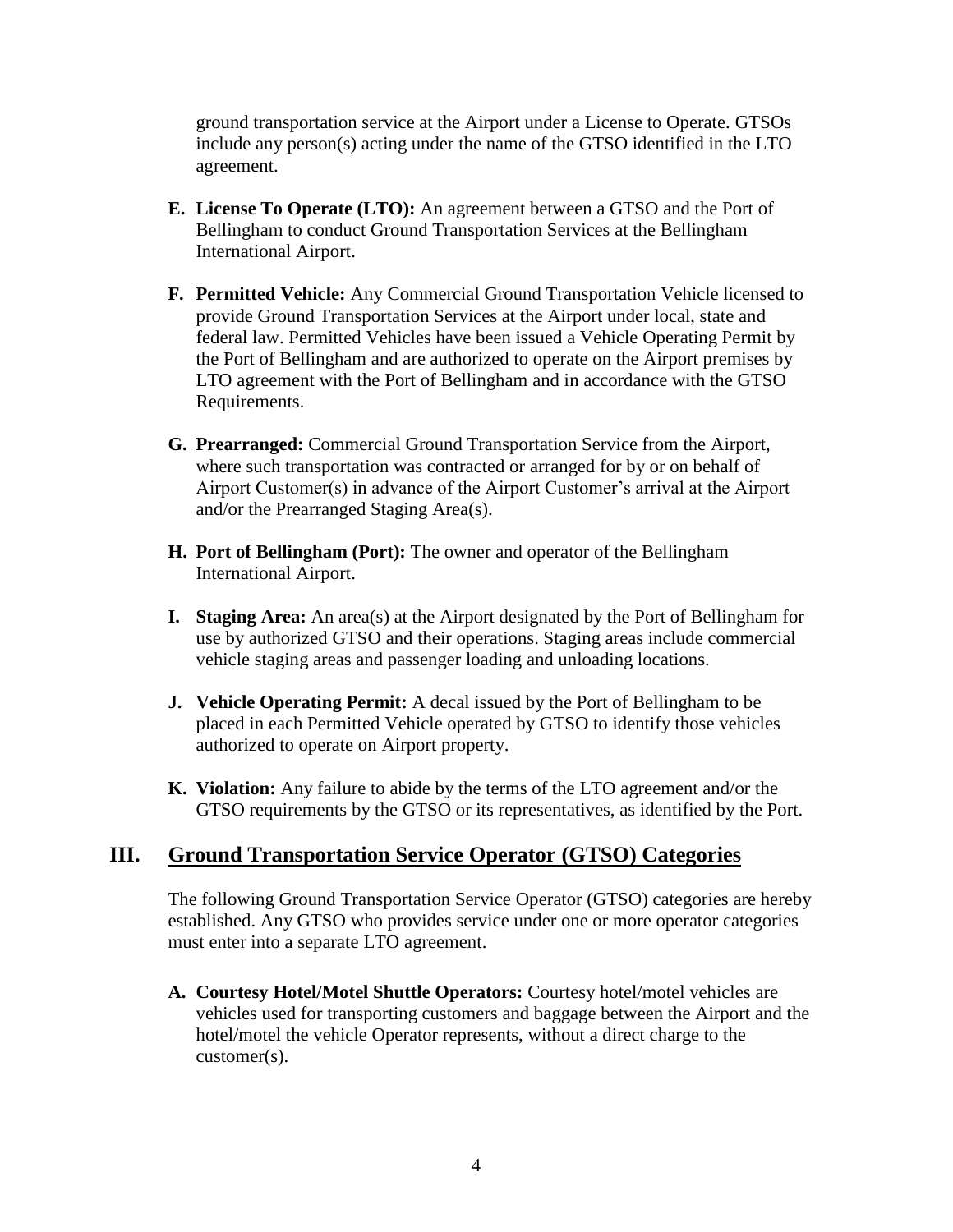- **B. Taxi Cab Operators:** Includes for hire taxi cab operators that provide ground transportation services requested on a customer walk up (no reservation) or a customer prearranged (reservation) basis to a destination requested by the customer, with a direct charge to the customer.
- **C. Limousine Operators**: Includes for hire limousine operators as defined in WAC, chapter 308-83-010. For hire limousine operators operate vehicle(s) that meet one of the following definitions: Stretch Limousine, Executive Sedan, Executive Van, Classic Car, Executive Sport Utility Vehicle or Stretch Utility Vehicle. Limousine Operators provide ground transportation services on a customer prearranged (reservation) basis to a destination requested by the customer. Limousine operator prearranged fares must be arranged prior to the time of departure and at a place different than the place of departure. Limousine operators are not authorized to conduct non-reserved/walk-up customer pick-ups.
- **D. For Hire Shuttle/Bus Operators:** Includes scheduled shuttle/bus operators, door to door shuttle/bus operators and charter shuttle/bus operators, who provide scheduled ground transportation service between pre-determined destinations to customers with or without prior reservations, and with a direct charge to the customer.
- **E. Offsite Airport Parking Lot Shuttle Operators:** Offsite Parking Lot Shuttle Operators are operators of parking lot facilities located off Airport property and who operate a shuttle for their customers to and/or from the Airport. Offsite Parking Lot Operators allow airport customers to park personal vehicles at their parking facility, with a direct charge to the customer. Offsite Parking Lot Operations include both indoor and outdoor parking facilities. The term "operate a shuttle" includes any business arrangement, contract, understanding or organization wherein a shuttle is used to transport passengers between the Airport and the offsite parking lot facility. An offsite parking lot shuttle is any commercial service vehicle that is used to transport passengers between an offsite parking lot and the Bellingham Airport. The term "operate a shuttle" is to be given its broadest possible meaning to ensure that all offsite parking lot facilities are treated in a non-discriminatory manner and that each pays all applicable tariffs. The Port reserves the right to require a shuttle operator to provide information concerning the use of the shuttle and the offsite airport parking facilities it is used to service. The Port reserves the right to determine if operators of a parking lot facility "operate a shuttle". Each Offsite Parking Lot Operator will be required to comply with the Ground Transportation Service Operator (GTSO) requirements and pay the applicable tariff when they "operate a shuttle" as defined herein.

#### **IV. General Provisions**

**A. No Guarantee of Business:** By issuing a LTO agreement, the Port does not make, and has not made any representation, warranty, assurance, or guarantee that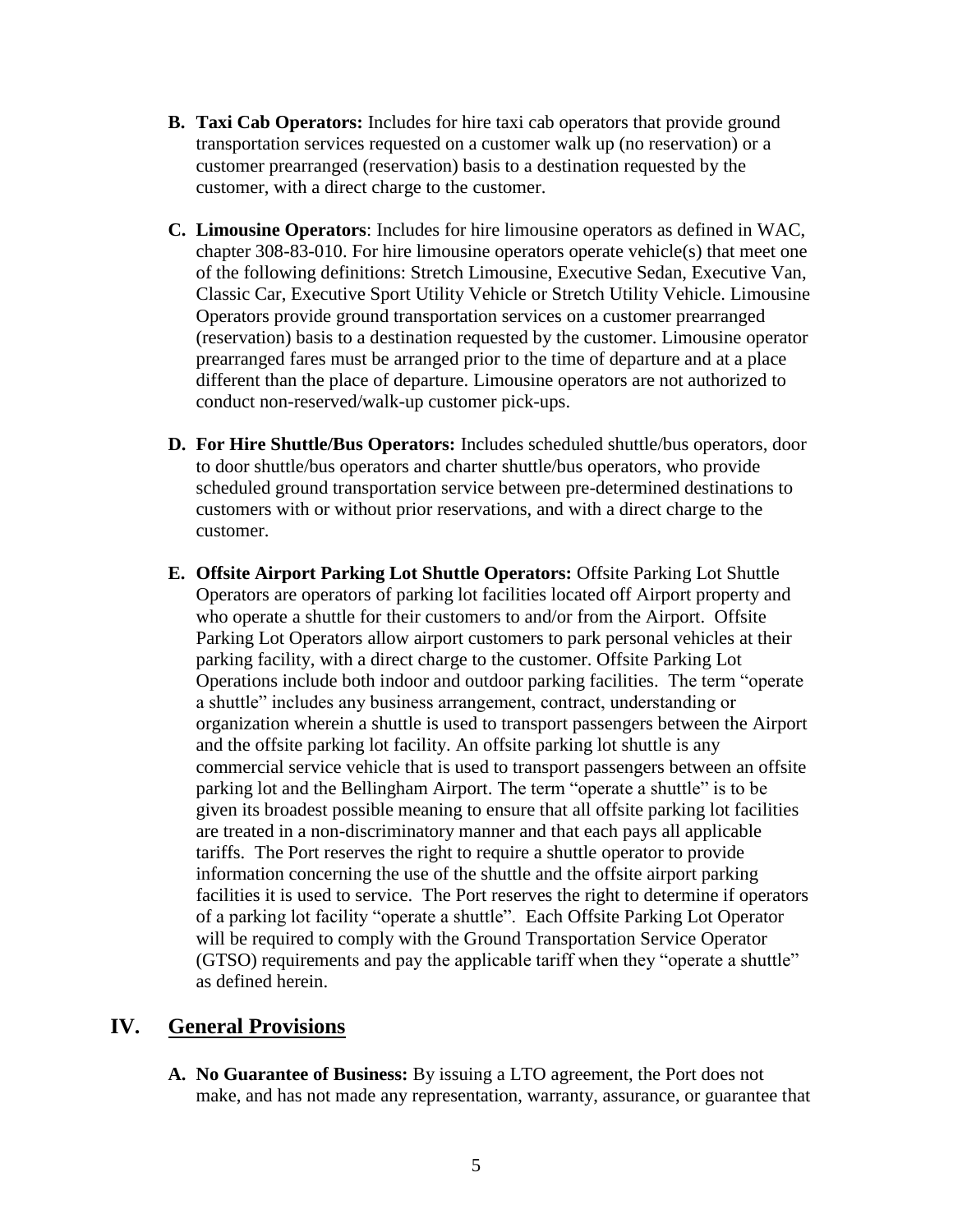the uses to which GTSO will put its operations will generate any minimum, maximum, or optimum volume of passenger traffic business, or that any minimum, maximum, or optimum volume of passenger traffic business will occur.

- **B.** Any changes in the GTSO's service levels at the Airport must be submitted in writing to the Port including, but not limited to, vehicles used in GTSO's fleet and/or the ground transportation service categories offered by the GTSO. Any proposed changes must be submitted and approved by the Port prior to the proposed implementation date.
- **C.** The GTSO is prohibited from selling, assigning, transferring or subcontracting all or any operating rights at the Airport authorized under the LTO agreement without the prior written consent of the Port.
- **D.** The GTSO shall conform to and abide by all laws, rules and regulations in relation to the use of Airport property and the operation of GTSO's business thereon and not permit said premises to be used in violation of any law, rule, regulation or requirements.
- **E**. These regulations are for the sole benefit of the Port of Bellingham and where applicable the GTSO. They are not intended nor do they create any right or claim in any third party against the Port of Bellingham.

## **V. Requirements and Expectations of Service**

#### **A. Compliance with Laws, Rules and Regulations, and Requirements:**

- 1. Each GTSO vehicle entering upon Airport property for any reason shall be operated and maintained in accordance with all applicable Federal, State and local laws, rules and regulations, and the GTSO requirements as set forth herein.
- 2. Each GTSO shall observe any and all orders, directives or conditions issued, given or imposed by Port of Bellingham officials with respect to the use of roadways, driveways, curbs, sidewalks, parking areas, holding lots, pick up and drop off areas and the Airport terminals while on Airport property. Each GTSO shall obey all traffic directions given by the Port of Bellingham during times of construction.
- 3. In the event the Port of Bellingham determines that the relocation of ground transportation staging locations at the Airport is necessary, the GTSO shall relocate operations on the Airport in an expeditious manner and only as permitted, directed or required by the Port of Bellingham.
- 4. No GTSO may leave a vehicle unattended anywhere on Airport property, unless there are no passengers in the vehicle and the driver has expressly been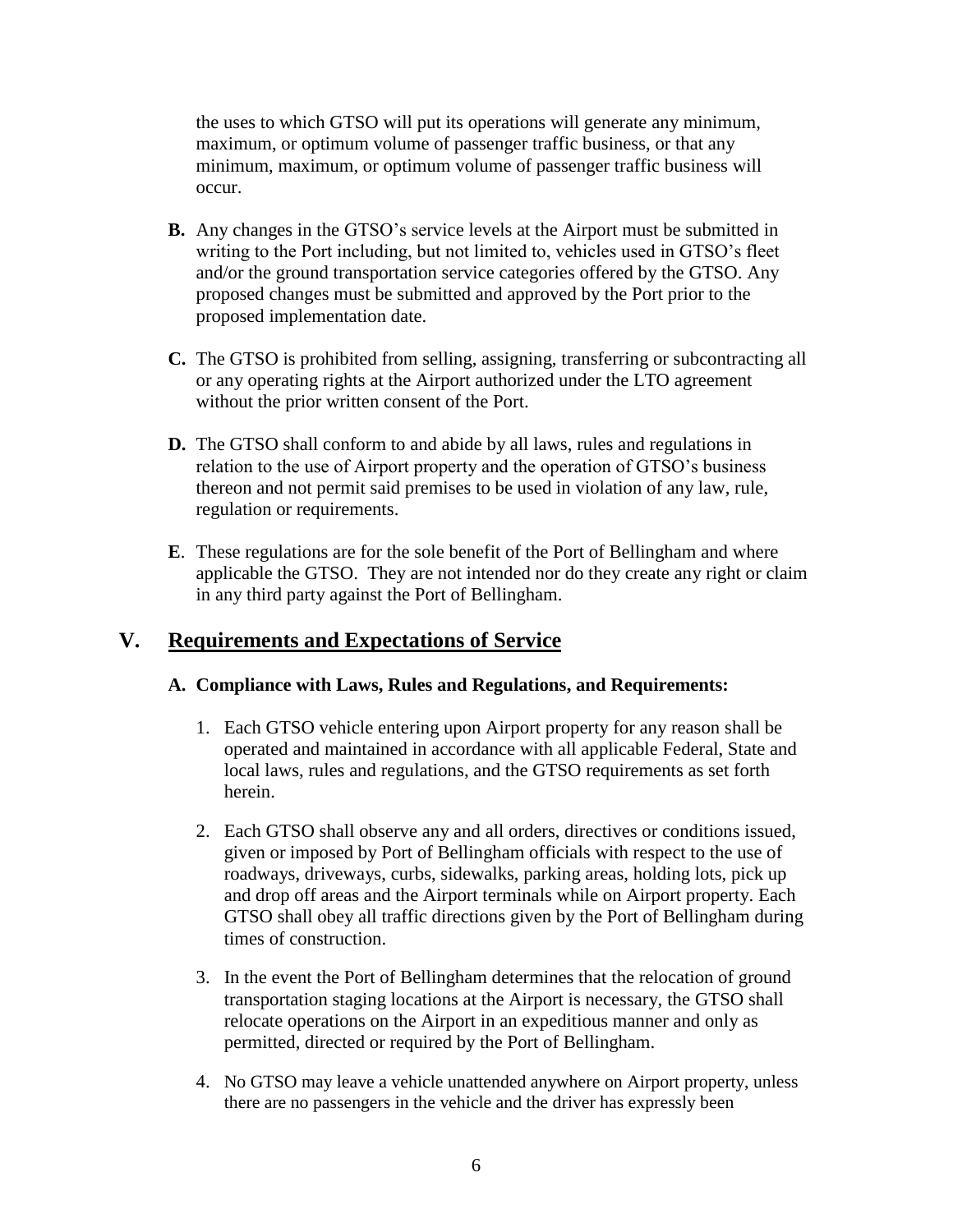authorized to leave said vehicle unattended by the Port of Bellingham. Driver's must be immediately available to move their vehicle if necessary.

- i. If a GTSO operator needs to enter the Airport terminal for a restroom break or to a check flight status, the operating guidelines that are outlined within Appendix E must be adhered to; "Entering the Terminal"
- 5. No vehicle may park or wait along the Airport terminal curb, unless actively loading or unloading customers in accordance with the Port of Bellingham GTSO requirements.
- 6. The GTSO shall stage vehicles and conduct customer and baggage loading and unloading in only those areas identified by the Port of Bellingham for such staging purposes. Operators shall conduct customer and baggage loading and unloading in accordance with the Port of Bellingham GTSO requirements. Conducting customer and baggage loading/unloading in non-designated zones and crosswalks is prohibited.
- 7. Offsite Airport Parking Lot Shuttle Operators shall maintain their offsite parking facilities in compliance with all applicable Whatcom County or the appropriate City land use and zoning requirements. Upon initial execution of a license to operate as an Offsite Airport Parking Lot Shuttle Operator and each renewal thereof, the GTSO will provide a Letter of Compliance from the appropriate land use jurisdiction certifying that the offsite parking facility meets all applicable Whatcom land use and zoning requirements.
- **B. Expectations of Service:** In the event that an interpretation of any provision of the GTSO requirements is required, the Director of Aviation or his/her authorized designee shall render such an interpretation, and his/her determination shall be considered as final authority on the matter.
	- 1. Be courteous to customers
	- 2. Maintain a professional demeanor
	- 3. Provide customers with a clear idea of costs
	- 4. Follow the Airport Rules and applicable contract agreements
	- 5. Observe and follow all traffic rules and posted signage
	- 6. No solicitation for services
	- 7. Maintain an ethical code of conduct
	- 8. With regard to offsite parking lots, maintain the parking lot and structures in compliance with all applicable land use and zoning requirements and in a clean, well lighted, safe and secure manner.
- **C. Driver Conduct:** All drivers, employees, representatives and agents of the GTSO shall conduct themselves in a professional manner and be courteous to the public,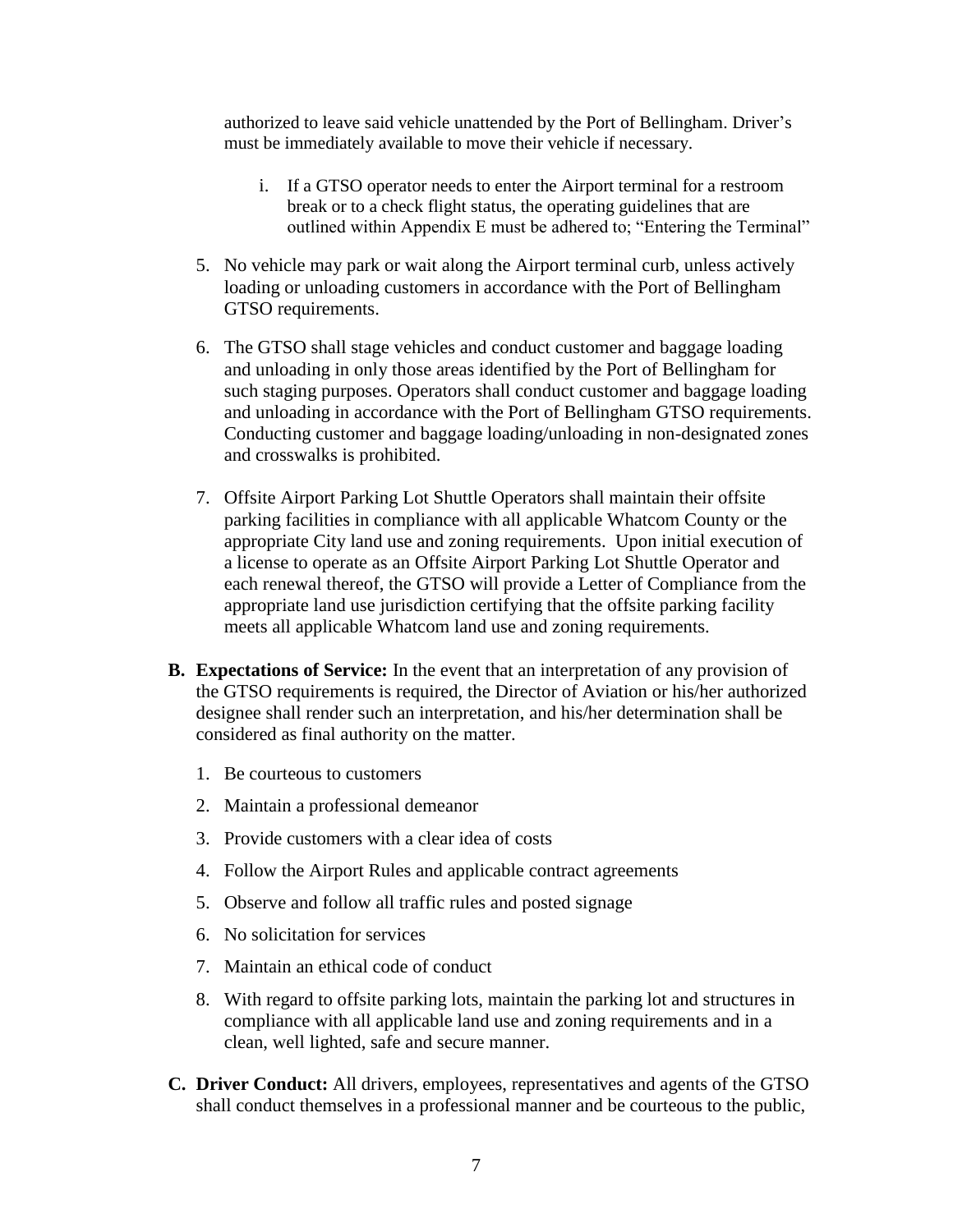passengers, and Airport employees and representatives at all times. No Driver or employee of any GTSO may engage in any improper conduct while on Airport property. Improper conduct includes, but is not limited to:

- 1. Fighting or engaging in offensive verbal contact or offensive physical contact;
- 2. Degrading any other Operators, Airport tenants, or Airport customers by words or gestures;
- 3. Acting in a manner intended to or that is reasonably likely to cause physical injury to any Person and/or threatening the safety of any Person;
- 4. Defecating or urinating in public;
- 5. Gambling or participating in other games of chance where money is involved;
- 6. Failure to cooperate or refusal to obey directives or instructions of any Port of Bellingham Airport official in the performance of his or her official duties;
- 7. Reckless or intentional destruction of property owned by any Person;
- 8. Releasing or depositing waste, chemicals, soap or any other fluids on the paved surface areas of the staging areas, on or into the soil adjacent to the staging areas and/or into the drainage system;
- 9. Discarding any debris or garbage, except into receptacles intended for such purpose;
- 10. Discarding any personal and/or household debris or garbage into any Airport garbage receptacle;
- 11. Erecting, altering adding, replacing or defacing any structure, facility, or sign on Airport property;
- 12. Vandalizing Port of Bellingham property;
- 13. Selling goods or services in Ground Transportation staging areas without the prior written consent of the Port of Bellingham;
- 14. Unreasonably escalating or gouging fares;
- 15. Interfering with any Airport customer's choice of ground transportation services, or interfering with any Driver with whom any Airport customer is negotiating for ground transportation services;
- 16. Providing inaccurate, incomplete, or deceptive information in order to obtain a Vehicle Operating Permit;
- 17. Attempting to pick up an Airport customer already waiting for another Commercial ground transportation vehicle or GTSO;
- 18. Providing or offering to provide payment to any person at the Airport in return for the referral of Airport customers or preferential treatment for services;
- 19. Soliciting for passengers or passenger fares;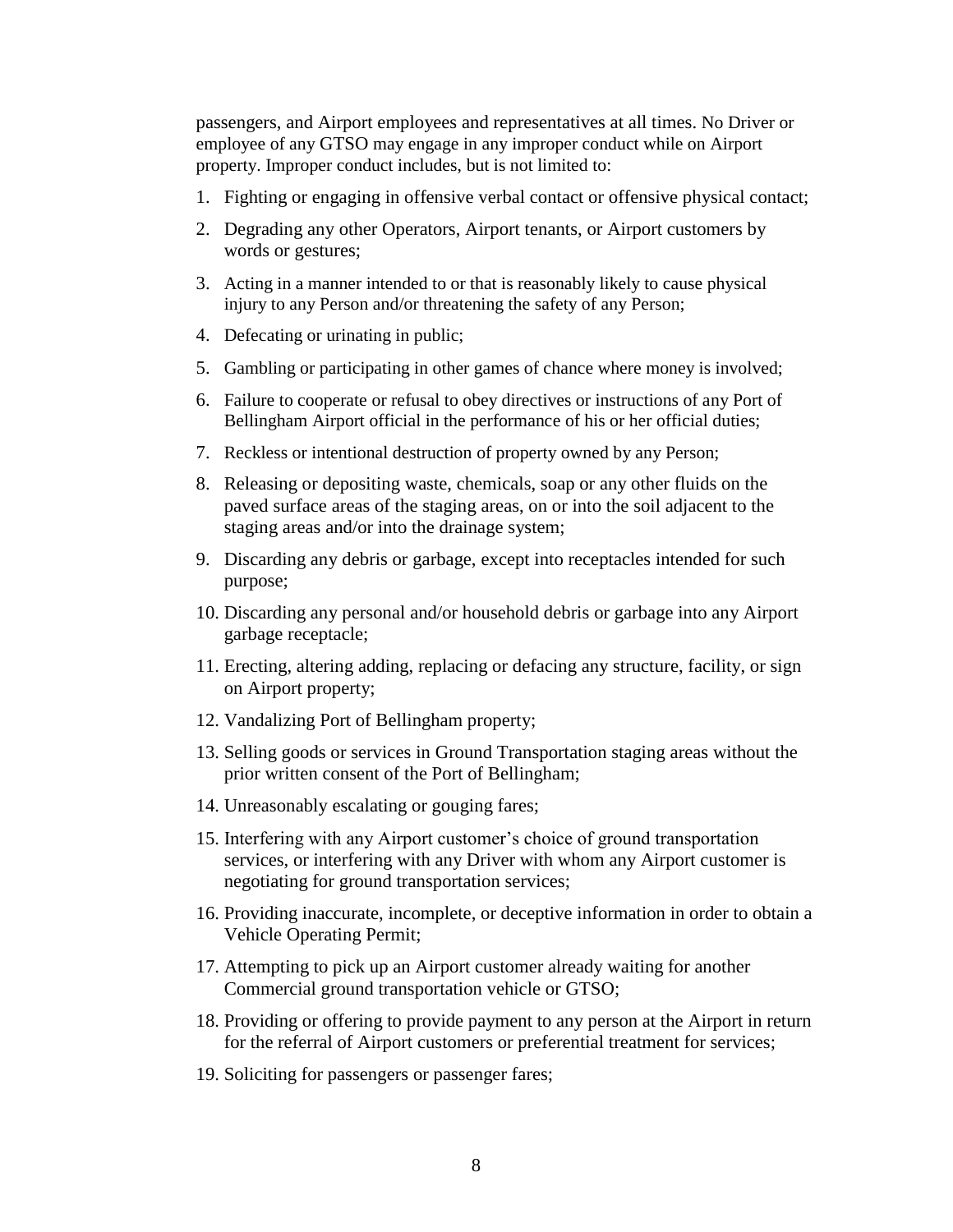- 20. Possession, consumption or providing service while under the influence of alcohol or any controlled substance;
- 21. Conducting any illegal activity at the Airport;
- 22. Picking up Airport customers in any area other than those designated for such pick-ups or as directed by Port of Bellingham Airport staff;
- 23. Failing to yield to any and all pedestrians;
- 24. Failing to comply with any other provision of the Airport rules or Port ordinances; and
- 25. Failing to operate vehicle(s) in a safe and lawful manner at any time, including operating a commercial ground transportation vehicle on the commercial roadway that has a non-functioning headlight(s), taillight(s), a cracked windshield, or is otherwise deemed unsafe to transport Airport customers.
- 26. Saving parking spots or positions in the staging area(s) for other drivers, blocking other drivers from moving up or using an available spot or position in the staging area(s) is strictly prohibited;
- 27. Operating without a LTO and/or without a Vehicle Operating Permit
- **D. Solicitation:** The GTSO is prohibited from soliciting or attempting to solicit passengers on Airport property. Soliciting includes, but is not limited to:
	- 1. Initiating or engaging in a conversation regarding ground transportation services with any person on Airport property, outside of the designated or approved area, for the purpose of seeking passengers or customers;
	- 2. Employing, inducing, arranging for or allowing any person to initiate or engage in a conversation regarding ground transportation with any person on Airport property for the purpose of seeking passengers or customers;
	- 3. Delivering literature, business cards, promotional items or advertisements on Airport property discussing or describing ground transportation services, without prior authorization from the Port of Bellingham;
	- 4. Engaging in any conduct or activity intended to or apparently intended to ask, implore, or persuade a passenger to alter his or her previously chosen ground transportation vehicle or company.
- **E. Fares:** The GTSO shall charge passengers fares in accordance with recognized standards of the trade, reasonable to similar services provided at BLI, and reasonable to fair market value. The GTSO shall, upon request by any passenger, furnish to such passenger a receipt of payment. All GTSOs shall have the ability to accept major credit cards in addition to cash as payment for fares.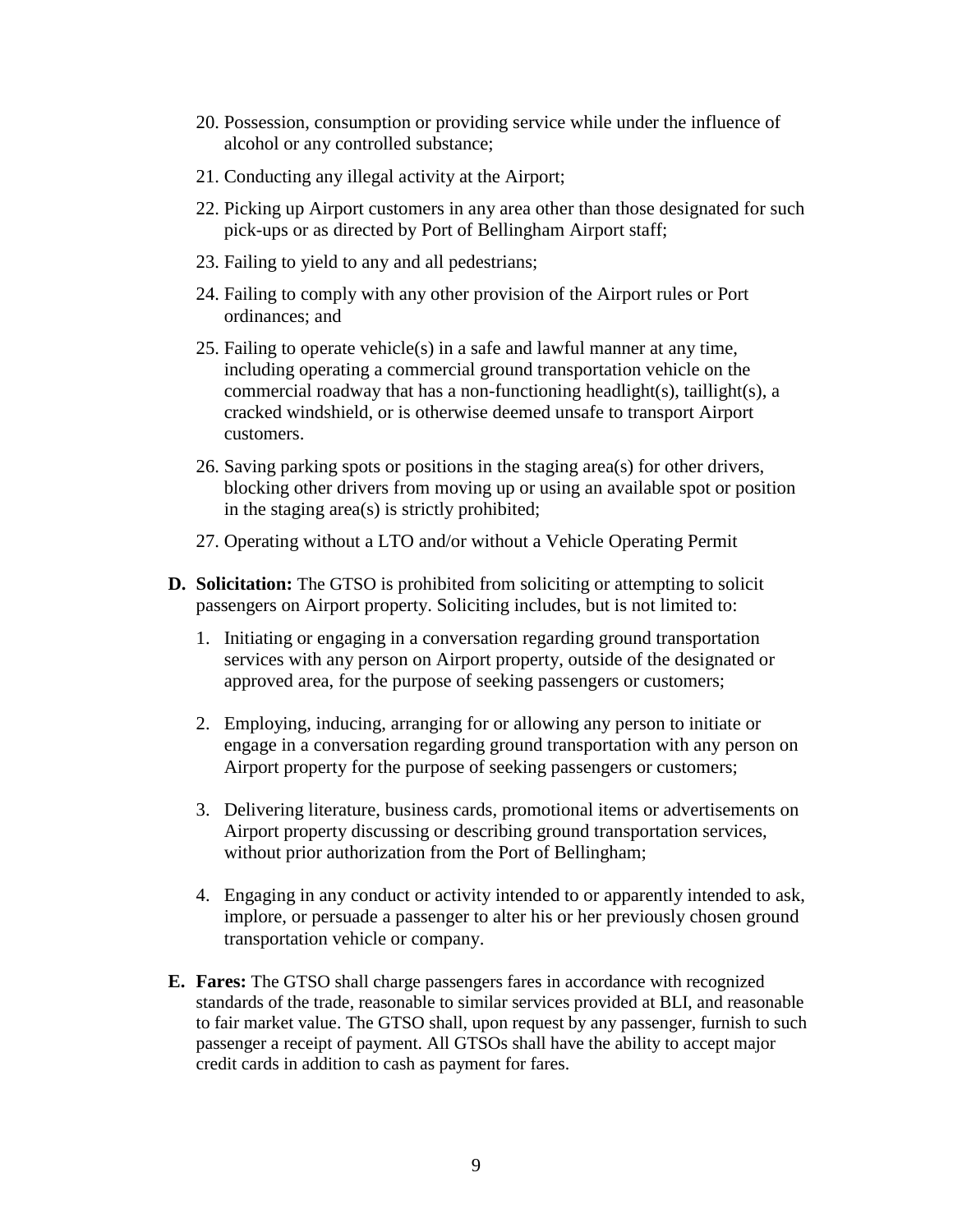- **F. Transportation of Passengers:** The GTSO shall be responsible for the transportation of passengers to, from, and on the Airport with the utmost consideration for the safety, comfort and convenience of passengers and their luggage.
	- 1. The GTSO shall not fuel vehicles while carrying passengers, require passengers to exit the vehicle prior to arrival at the passenger's destination, or take passengers to ATMs to avoid accepting credit cards.
	- 2. Passengers shall be taken to their requested destination in the most direct route available.
	- 3. The GTSO shall not refuse any fare, including the refusal of a fare on the basis that the passenger is traveling to a short-haul destination. The only exception is when a passenger is obviously dangerous or intoxicated.
- **G. False and/or Misleading Information:** No GTSO or their representative(s) may intentionally provide false or misleading information regarding Ground Transportation Services at the Airport to any Person. False information includes, but is not limited to, any attempt to obtain payment in excess of that authorized by law, forging payment records, non-compliance with audits, etc.

#### **H. GTSO Vehicle Requirements:**

- 1. **Vehicle Conditions:** Vehicle(s) operated at the Airport on behalf of the GTSO shall at all times be in compliance with all applicable laws, rules and regulations. All vehicles must be maintained in a good and safe mechanical condition and the vehicle(s) shall be clean on the exterior, interior and the vehicle trunk area shall be neat and clean. The Port reserves the right to perform periodic vehicle inspections to determine that vehicles are safe and in compliance with the standards set forth in these requirements. The Port, at its own discretion, may inspect vehicles prior to issuance of a LTO agreement. Any vehicle that is found to be out of compliance with this section may be removed from operation until the vehicle conditions are repaired to a satisfactory level as determined by the Port.
- 2. **Vehicle Repairs:** No GTSO or their representatives shall, while on Airport property, perform or attempt to perform any repair or maintenance on any vehicle, change or attempt to change oil, battery or spark plugs, top off coolants, or wash any vehicle. The only exceptions are a jumpstart for a dead battery, emergency flat tire repairs, or having vehicle(s) serviced by an authorized vehicle repair vendor that maintains a lease to conduct business on Airport property at the vendor's place of business.
- 3. **Vehicle Signage:** All permitted commercial ground transportation vehicles, with the exception of Limousines, shall be clearly and professionally signed to show the name and contact information of the GTSO operating the vehicle.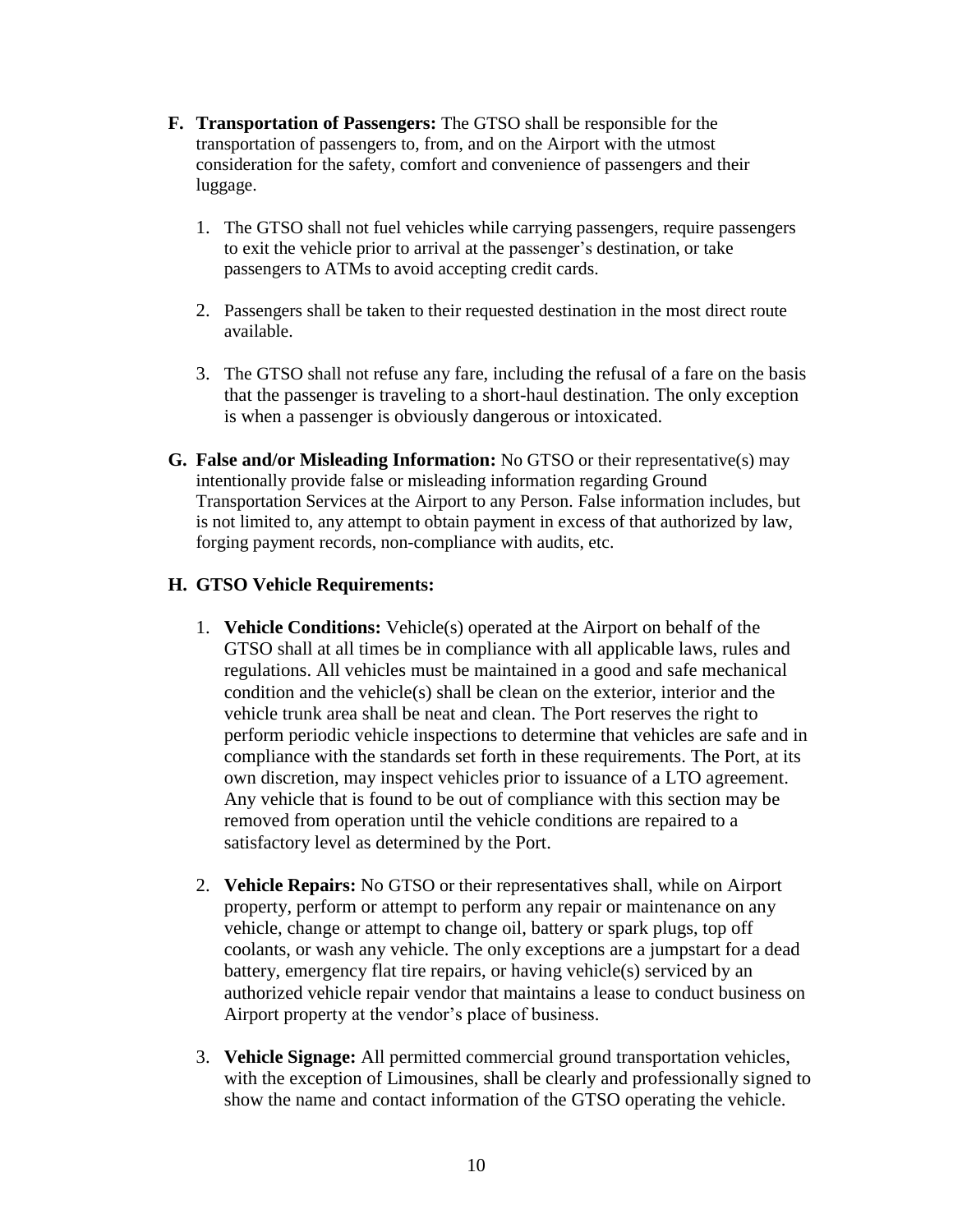All markings shall be painted professionally and neatly on GTSO's vehicle(s), or otherwise attached by professional decal.

- **I. Vehicle Operating Permit Form:** The GTSO shall complete all of the information requested on the Vehicle Operating Permit Form, for each vehicle to be operated at the Airport on behalf of the GTSO, prior to allowing said vehicle(s) to operate at the Airport. Vehicle Operating Permit Forms may be requested at the Airport Administration Office.
- **J. Vehicle Identification Decal:** All commercial ground transportation vehicles authorized to operate at the Airport must display a **Vehicle Identification Decal**. Vehicle Identification Decal(s) will be issued to the GTSO upon completion of a LTO and a Vehicle Operating Permit Form. Once issued, Vehicle Identification Decal(s) must be adhered to the rear window of the authorized vehicle to which it was issued. The Vehicle Identification Decal shall be displayed in the lower left hand corner of the vehicle's rear window, or in a location otherwise approved by the Port. No vehicle may operate at the Airport without first obtaining and properly displaying a Vehicle Identification Decal(s) or by receiving prior written approval from the Port to operate a vehicle without a decal on a temporary and time specific basis.
	- 1. No GTSO shall remove a Vehicle Identification Decal without authorization from the Port.
	- 2. A Vehicle Identification Decal will be reissued without charge to any GTSO in good standing for the purpose of replacing a vehicle in the fleet, replacing a broken or damaged window, or upon loss or damage to the Vehicle Identification Decal, provided the remnants of the Vehicle Identification Decal is returned to the Port.
	- 3. Any Vehicle Identification Decal may be placed out of service by the Port in the event the vehicle to which it is assigned is found to be out of compliance with any laws, rules or regulations governing GTSO vehicle conditions. Any vehicle with a Vehicle Identification Decal that has been placed out of service will not be permitted to operate at the Airport until the vehicle has been brought into compliance with all applicable laws, rules and regulations and is authorized by the Port to resume operations.
	- 4. Vehicle Identification Decal(s) may not be assigned or transferred by the GTSO in any manner whatsoever and shall expire annually. A new Vehicle Identification Decal(s) will be issued to the GTSO annually upon completion of a new Vehicle Operating Permit Form.
	- 5. The GTSO must remove all Vehicle Identification Decal(s) from the appropriate vehicle(s) once the vehicle(s) is no longer authorized to operate at the Airport, or once the GTSO no longer maintains a LTO with the Port.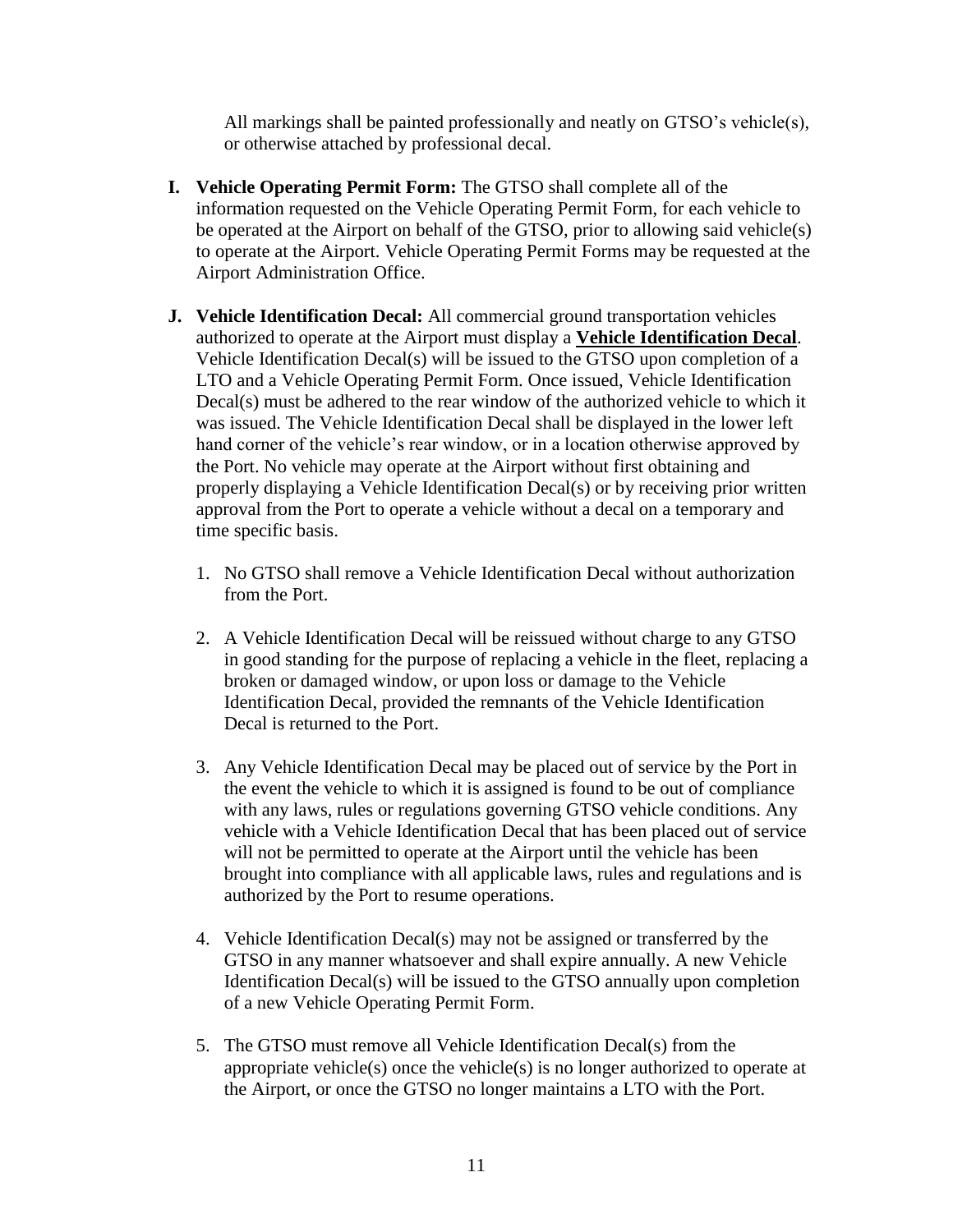## **VI. Payment of Tariff**

- 1. **Payment of Tariff:** Tariffs must be paid when due. If there is a dispute as to the amount owed under any Tariff, the undisputed amount must be paid when due together with a written explanation of the amount withheld and the reasons for such withholding.
- 2. **Unpaid Amounts-Interest**. All unpaid tariffs shall bear interest at the rate of 18% per annum simple interest until paid.
- 3. **Books and Records**. The GTSO must maintain accurate books and records that show the volume of business subject to any percentage tariff and make these books and records available for inspection by the Port during normal business hours upon reasonable notice.
- 4. **Reporting**. GTSOs must report applicable business activity on a form provided by the Port. Reports must include business activity on all Airport property, including but not limited to business activity from the Main Commercial Airport Terminal as well as the General Aviation Terminal.

## **VII. Enforcement, Penalties and Appeals**

- **A. Enforcement:** Violation of any specific provision of the GTSO Requirements or LTO may, in addition to any other liabilities provided within the LTO agreement, result in a monetary fine, suspension, and/or termination of the LTO, driver and/or vehicle according to the provisions of these requirements. The Port reserves the right, in its sole discretion, to enforce and/or issue a penalty in whole or in part, of any provision herein.
	- 1. The GTSO is responsible for enforcing and must comply with any imposed rulings, fines, violations, suspensions, or terminations by the Port.
	- 2. Port staff that observe a violation or investigate a reported violation will submit a written report to the Airport Manager.
	- 3. The Airport Manager will review the report and decide whether the facts of the event constitute a violation of the GTSO requirements. If the Airport Manager determines that there has been a violation, a written notice of violation will be issued to the GTSO. The Airport Manager may impose a fine, permanent or temporary suspension of a driver, vehicle or a GTSO based on each assessed violation.
- **B. Immediate Suspensions:** The Airport manager or designee may at his/her discretion impose an immediate suspension of a GTSO or a GTSO representative if it is considered to be in the best interest for the safety of the public and/or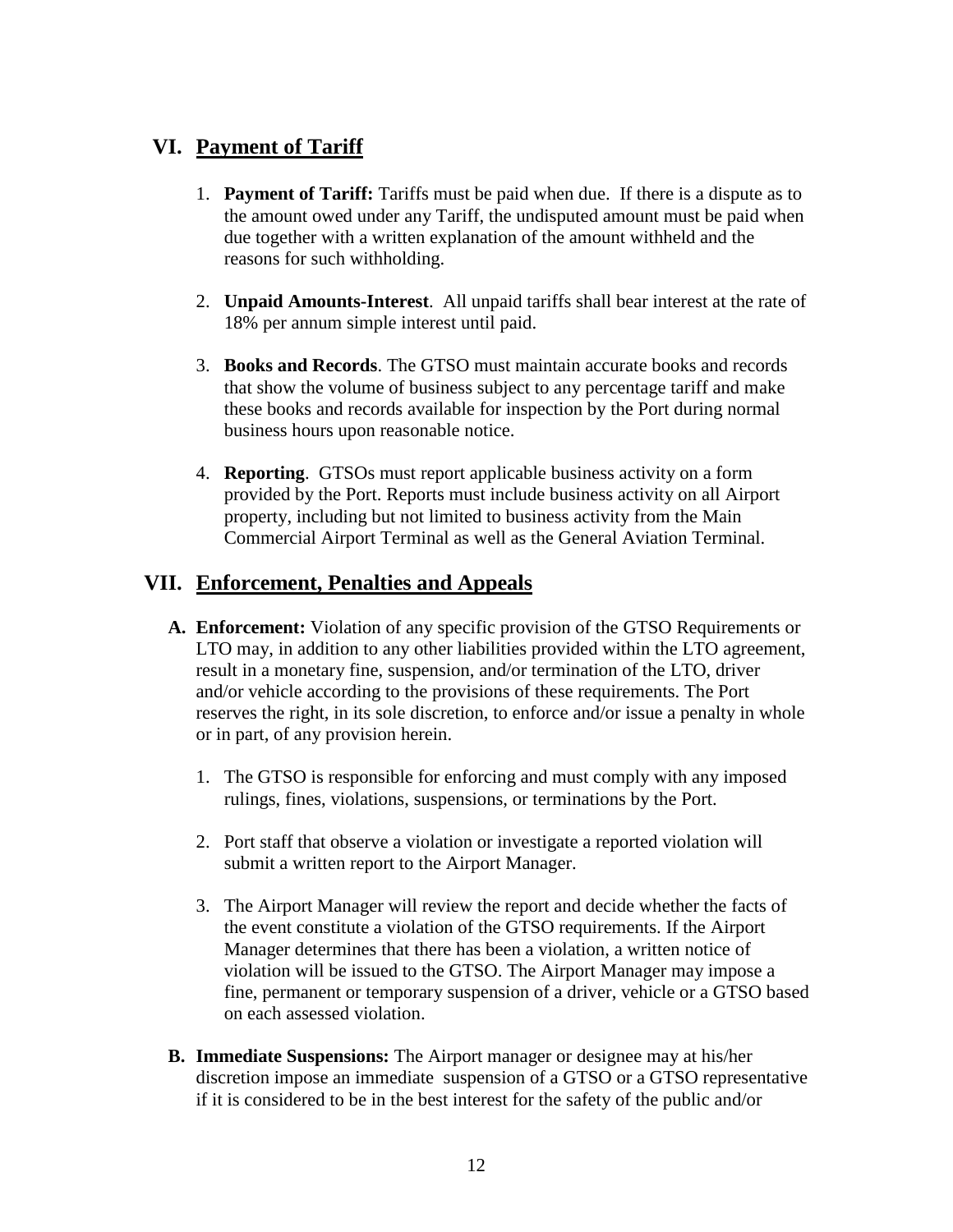tenants and operations of the Airport. Immediate suspensions will be based on relevant facts of non-compliance of the GTSO requirements. A decision to reinstate a GTSO and/or GTSO representative will only occur after the investigation has been completed. The Port reserves the right, in its sole discretion, to enforce and/or issue a penalty in addition to an immediate suspension.

- **C. Penalties:** For the purposes of tracking and imposing fines, suspensions, or terminations a compilation of violations will be maintained against a GTSO.
	- 1. For purposes of tracking of fines, suspensions, and terminations of a GTSO, violation compilations will be for any given 12-month period.
	- 2. For the purposes of imposing fines, suspensions, and terminations, compilations of violations will be maintained against a GTSO and not individual drivers or vehicles. The **monetary fine for each violation, as referenced in the Airport Tariff Schedule**, attached herein, shall be in force and such suspensions will be carried out pursuant to the following:

#### **GTSO Suspensions:**

| <b>Violations Received</b>                 | <b>Action Taken</b>       |
|--------------------------------------------|---------------------------|
| 5 total violation notices within 30-days   | 1-day suspension of GTSO  |
| 10 total violation notices within 90-days  | 3-day suspension of GTSO  |
| 20 total violation notices within 180-days | 7-day suspension of GTSO  |
| 3 total suspensions within 12 months       | Termination of GTSO's LTO |

- 3. If a fine is assessed and not paid or appealed within ten (10) business days from notice of violation date, the vehicle identification decal and/or all GTSO Identification decals will be revoked.
	- i. The Airport manager or his/her designee may provide a written and time specific extension for the payment of fines that have been assessed for a GTSO violation if there are extenuating circumstances that warrant said extension as determined by the Airport manager or his/her designee.
- 4. If the Airport Manager chooses, in his/her discretion either in whole or in part, to suspend a GTSO, such suspensions can be appealed directly to the Director of Aviation.
- 5. Offenses that warrant the immediate suspension, either in whole or in part of a GTSO and/or removal of vehicle permit include but are not limited to the following:
	- i. Fighting;
	- ii. Misrepresenting fare to a customer;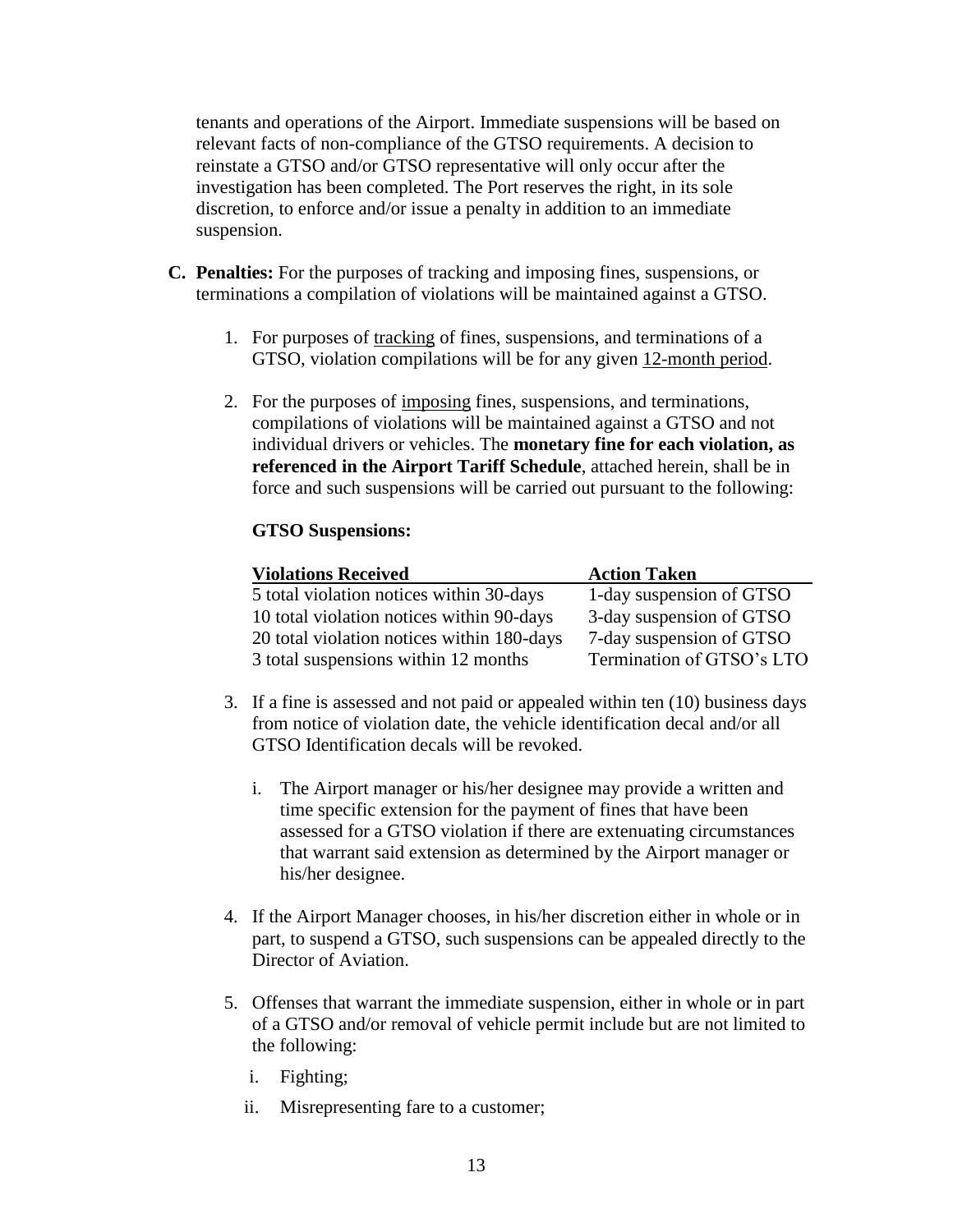- iii. Acting in a rude, offensive or otherwise unprofessional manner with customers, the public, or Port staff;
- iv. Soliciting;
- v. Reckless driving and/or reckless endangerment of the public or Port property; Commission of any gross misdemeanor or felony related to driving or public safety; and
- vi. Other offenses which the Port deems punishable by immediate suspension of the driver or GTSO.

If the Port imposes an immediate suspension of a GTSO or a GTSO representative, a decision to reinstate the GTSO and/or GTSO representative will only occur after the investigation has been completed. The Port reserves the right, in its sole discretion, to enforce and/or issue a penalty in addition to an immediate suspension.

- 6. GTSO vehicles are subject to impound while on Port property if monetary fines are not paid in full when due unless fines are under appeal.
- **D. Appeals:** The GTSO has the right to appeal any fine assessed by the Port or any interpretation or application of these rules. Appeals should be submitted to the Director of Aviation.

Appeals are to be addressed to:

Director of Aviation Port of Bellingham 1801 Roeder Ave. P.O. Box 1677 Bellingham, WA 98227 [danielz@portofbellingham.com](mailto:danielz@portofbellingham.com)

- 1. The decision of the Port will be issued in writing
- 2. All appeals will be reviewed and investigated within thirty (30) days upon receipt. Once the appeal is responded to, the appeal action is final. There is no other recourse.
- 3. With regard to fines, suspension or termination:
	- i. Following the notice and fine, suspension or termination by the Port to the GTSO, the GTSO shall have ten (10) business days from the notice date to deliver, in writing, a notice of appeal to the Director of Aviation.